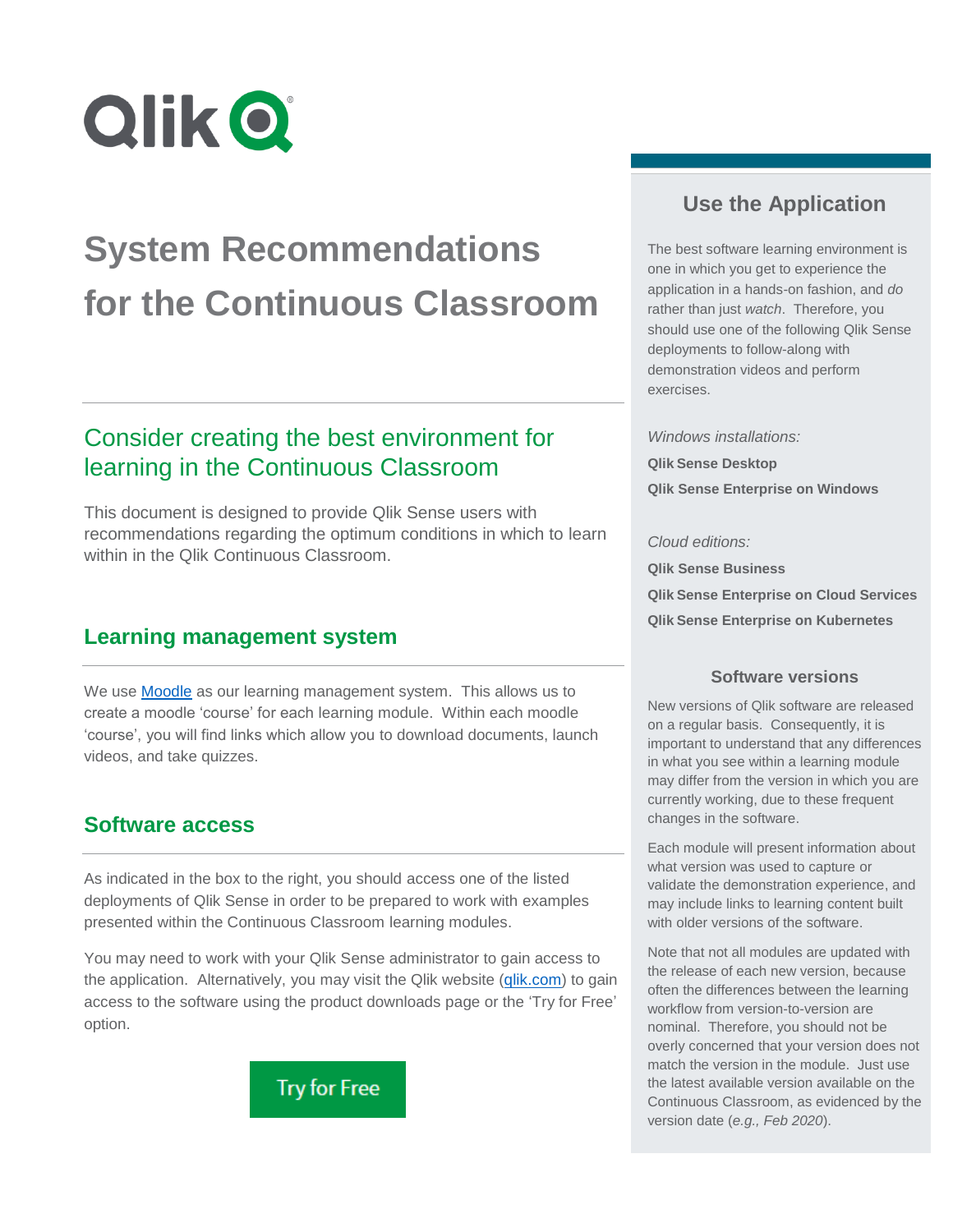## **Video specifications**

At the heart of most learning modules, you will find an interactive video. Here are some of our video specifications:

- Video size: 1280 x 720 pixels (plus space required by browser tabs and framework)
- Video controls include: play/pause, playback speed, volume, full screen, closed captions, table of contents, and search (*which will search table of contents and all voiceover script*)



Slide to different point in timeline

## **Video viewing conditions**

Most of the learning modules include demonstrations, the intent of which is to provide you an experience with which you can follow-along and get some hands-on experiences. Please note that learning content available within the Continuous Classroom has *not* been optimized for phones and smaller tablets. Videos were recorded in a Windows computer environment with Qlik Sense sized to occupy a footprint of 1280 x 720 pixels on the screen. It is recommended that you use one of the following learning scenarios:

- **Computer with two monitors –** Play the video on one monitor while you follow-along in the Qlik Sense application on the second monitor.
- **Computer with large tablet –** Play the video on the tablet while you follow-along in the Qlik Sense application on your computer.
- **Computer with large single monitor –** Play the video and follow-along in the Qlik Sense application on the same monitor (a fairly high resolution monitor is required for this scenario).







System Recommendations for the Continuous Classroom | 2

© 2020 QlikTech International AB. All rights reserved. Qlik®, Qlik Sense®, QlikView®, QlikTech®, Qlik Cloud®, Qlik DataMarket®, Qlik Analytics Platform®, Qlik NPrinting®, Qlik Connectors®, Qlik GeoAnalytics®, Qlik Core®, Associative Difference®, Lead with Data™, Qlik Data Catalyst®, Qlik Big Data Index™, Qlik Insight Bot™, Qlik Compose™,<br>Qlik Replicate™, Qlik Gold Client™, Qlik Enterprise "®", have been registered in one or more countries. Other marks and logos mentioned herein are trademarks or registered trademarks of their respective owners.